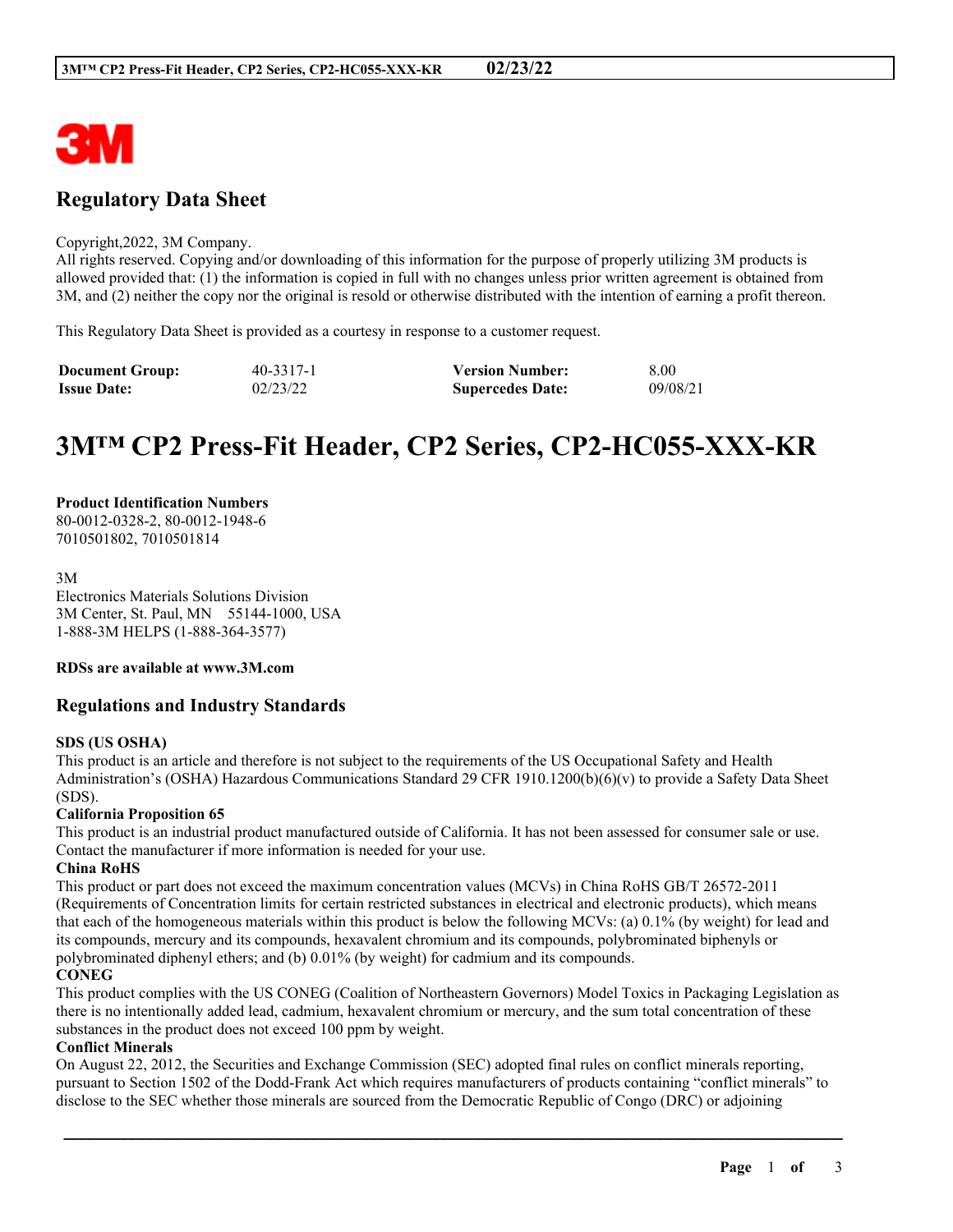countries. 3M has been participating in the EICC-GeSI Extractives Workgroup, and are incorporating the EICC-GeSI Conflict Minerals Reporting template in existing systems for use with suppliers of materials that may contain conflict minerals covered by the SEC rules. 3M will provide product-specific information once the required supply chain data has been obtained.

# **CPSIA 2008**

A Certificate of General Conformity per the US Consumer Product Safety Act, 15 U.S.C. § 2063 (a)(1), as revised by section 102 of the 2008 US Consumer Product Safety Improvement Act, is not required for the requested product.

# **EU REACH**

Substances listed in Annex XIV of Regulation No 1907/2006 of the European Parliament and the Council concerning the Registration, Evaluation, Authorization and Restriction of Chemicals (REACH) are not intentionally added to this product. **EU REACH**

Substances listed in Annex XVII of Regulation No 1907/2006 of the European Parliament and the Council concerning the Registration, Evaluation, Authorization and Restriction of Chemicals (REACH) are not intentionally added to this product. **EU REACH**

This product is an article, without intended release of a chemical substance, under the Regulation No 1907/2006 of the European Parliament and the Council concerning the Registration, Evaluation, Authorisation and Restriction of Chemicals (REACH) (refer to REACH, Article 3(3)). It is not a chemical preparation. Therefore, it is not subject to the (pre)-registration or the registration process. It does not require a safety data sheet.

# **EU REACH**

This product, including any article that the product is composed of, does not contain at greater than 0.1% by weight a Substance of Very High Concern (SVHC) substance identified according to Article 59 of REACH. This declaration reflects the substances on the candidate SVHC list, effective January 2022.

# **EU RoHS**

This product does not exceed the maximum concentration values (MCVs) set under EU Directive 2011/65/EU (RoHS recast/RoHS 2), as stated in Annex II to that directive. This means that each of the homogenous materials within this product does not exceed the following MCVs: (a) 0.1% (by weight) for lead, mercury, hexavalent chromium, polybrominated biphenyls or polybrominated diphenyl ethers; and (b) 0.01% (by weight) for cadmium.

# **EU RoHS Phthalates**

This product does not exceed the maximum concentration values (MCVs) for phthalates set under EU Directive 2011/65/EU (RoHS recast/RoHS 2), as amended by EU 2015/863, which applies to finished EEE after July 22, 2019 for Category 1-7, 10- 11 products and after July 22, 2021 for Category 8 and 9 products. This means that each of the homogeneous materials within this product does not exceed the MCV of 0.1% (by weight) for each of the following phthalates: DEHP, BBP, DBP, and DIBP.

# **Sustainability and 3M**

Go to www.3M.com/sustainability to learn about 3M's programs. 3M is a signatory of the United Nations Global Compact (UNGC).

#### **Sustainability and 3M's Code of Conduct**

Go to www.3M.com/businessconduct

# **TSCA Section 6**

This product is not known to contain 2,4,6-Tri-tert-butylphenol (CAS 732-26-3).

#### **TSCA Section 6**

This product is not known to contain Decabromodiphenyl Ether (Deca-BDE) (CAS 1163-19-5).

#### **TSCA Section 6**

This product is not known to contain Hexachlorobutadiene (HCBD) (CAS 87-68-3).

**TSCA Section 6**

This product is not known to contain Pentachlorothiophenol (PCTP) (CAS 133-49-3).

#### **TSCA Section 6**

This product is not known to contain Phenol, isopropylated phosphate (3:1) (PIP (3:1)) (CAS 68937-41-7).

# **Chemicals and/or Compounds of Interest**

**Arsenic and (As) Compounds** : Not intentionally added. **Asbestos** : Not intentionally added.

Disclaimers: The information provided in this document related to material content represents 3M's knowledge and belief, which may be based in whole or in

\_\_\_\_\_\_\_\_\_\_\_\_\_\_\_\_\_\_\_\_\_\_\_\_\_\_\_\_\_\_\_\_\_\_\_\_\_\_\_\_\_\_\_\_\_\_\_\_\_\_\_\_\_\_\_\_\_\_\_\_\_\_\_\_\_\_\_\_\_\_\_\_\_\_\_\_\_\_\_\_\_\_\_\_\_\_\_\_\_\_